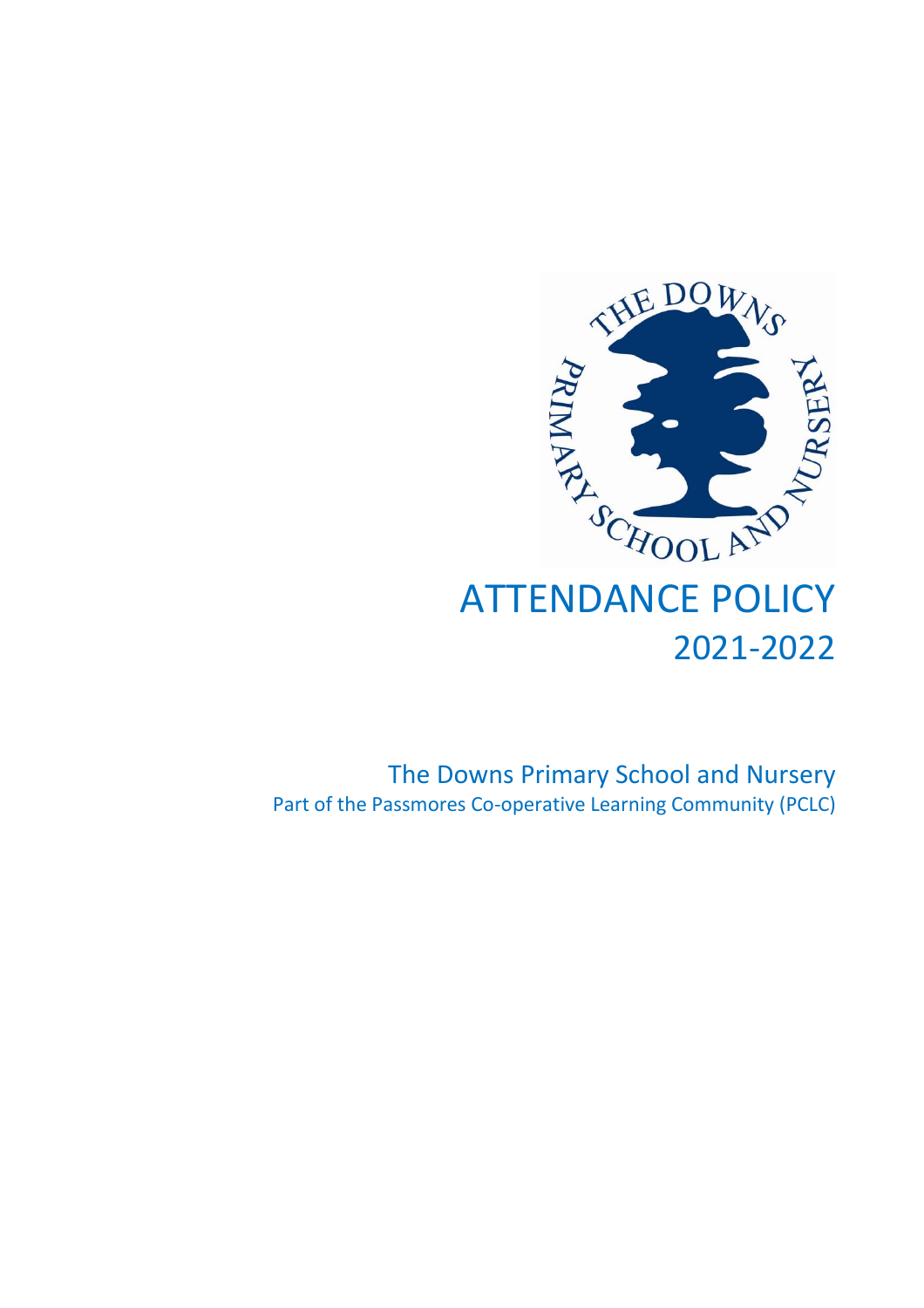# **Contents**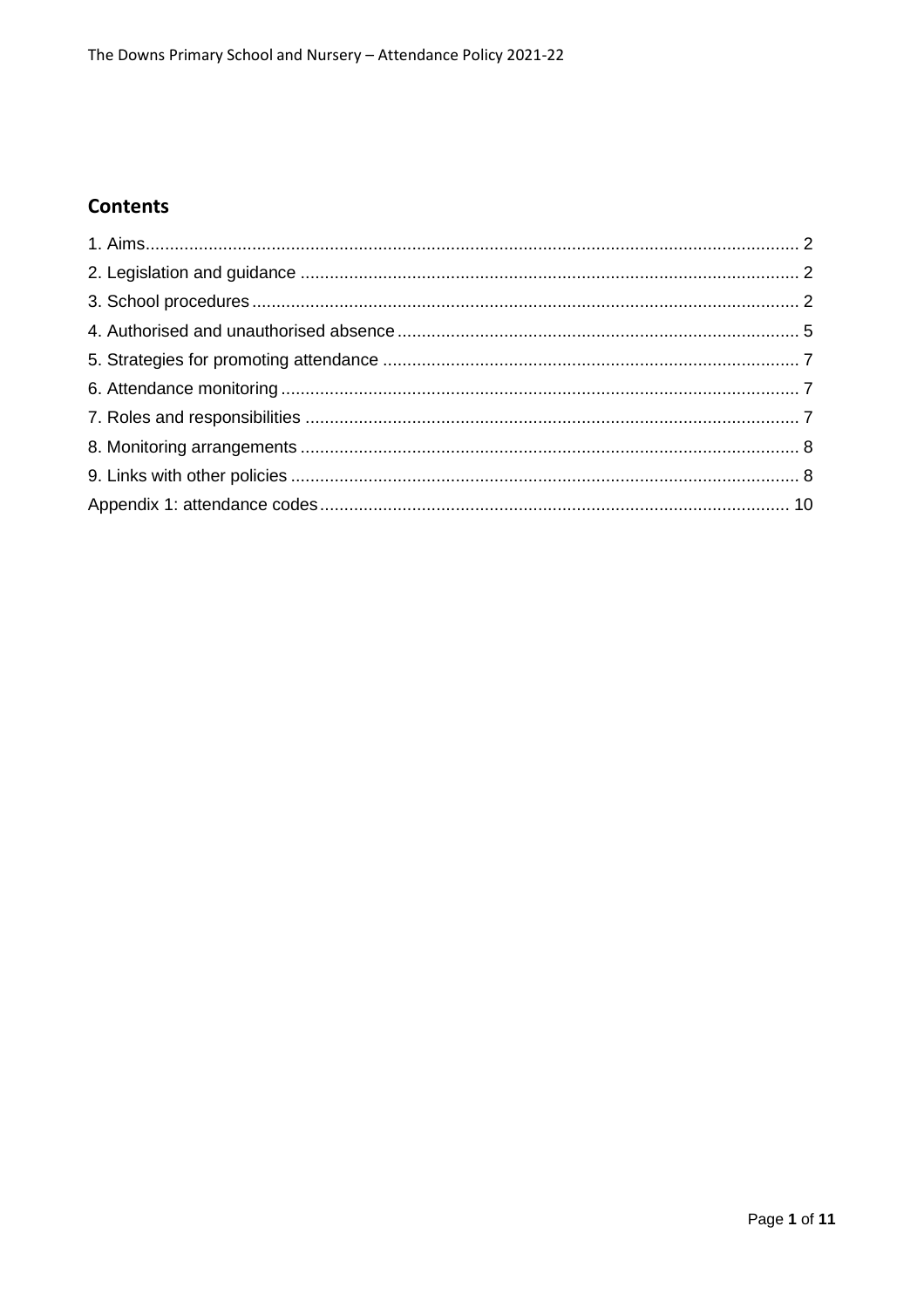# **1. Aims**

The Downs Primary School and Nursery aims to meet its obligations with regards to school attendance by:

- Promoting good attendance and reducing absence, including persistent absence
- Ensuring every pupil has access to full-time education to which they are entitled
- Acting early to address patterns of absence

We will also support parents to perform their legal duty to ensure their children of compulsory school age attend regularly and will promote and support punctuality in attending lessons.

*Positive behaviour and attendance are essential foundations for a creative and effective teaching and learning environment.*

*Attendance should be in line with government minimum expectation, i.e every session available to the student, aiming for 100%.*

## **2. Legislation and guidance**

This policy meets the requirements of the [school attendance guidance](https://www.gov.uk/government/publications/school-attendance) from the Department for Education (DfE), and refers to the DfE's statutory guidance on [school attendance parental responsibility measures.](https://www.gov.uk/government/publications/parental-responsibility-measures-for-behaviour-and-attendance) These documents are drawn from the following legislation setting out the legal powers and duties that govern school attendance:

- [The Education Act 1996](https://www.legislation.gov.uk/ukpga/1996/56/part/VI/chapter/II)
- [The Education Act 2002](http://www.legislation.gov.uk/ukpga/2002/32/part/3/chapter/3)
- [The Education and Inspections Act 2006](http://www.legislation.gov.uk/ukpga/2006/40/part/7/chapter/2/crossheading/school-attendance)
- [The Education \(Pupil Registration\) \(England\) Regulations 2006](http://www.legislation.gov.uk/uksi/2006/1751/contents/made)
- [The Education \(Pupil Registration\) \(England\) \(Amendment\) Regulations 2010](http://www.centralbedfordshire.gov.uk/Images/amendment-regulation-2010_tcm3-8642.pdf)
- [The Education \(Pupil Registration\) \(England\) \(Amendment\) Regulations 2011](http://www.legislation.gov.uk/uksi/2011/1625/made)
- [The Education \(Pupil Registration\) \(England\) \(Amendment\) Regulations 2013](http://www.legislation.gov.uk/uksi/2013/756/made)
- [The Education \(Pupil Registration\) \(England\) \(Amendment\) Regulations 2016](http://legislation.data.gov.uk/uksi/2016/792/made/data.html)
- [The Education \(Penalty Notices\) \(England\) \(Amendment\) Regulations 2013](http://www.legislation.gov.uk/uksi/2013/756/pdfs/uksiem_20130756_en.pdf)

This policy also refers to the DfE's guidance on the [school census,](https://www.gov.uk/government/publications/school-census-2017-to-2018-guide-for-schools-and-las) which explains the persistent absence threshold.

This policy complies with our funding agreement and articles of association.

#### **3. School procedures**

**3.1** The school gates are open from 8.30am and children are allowed to go straight into their class from 8.40am. School starts at 8.50am and all children are offered a FREE breakfast. 08.40am – 08.50am Children arrive and go into their classroom.

#### **KS1**

8.50-10.00 early work and lesson 1 10.00-10.15- assembly 10.15-12.00 – 12.00 lessons and playtime 12.00-1.00 lunchtime 1.00-3.00 lessons 3 and 4 3.00 -3.15 whole class story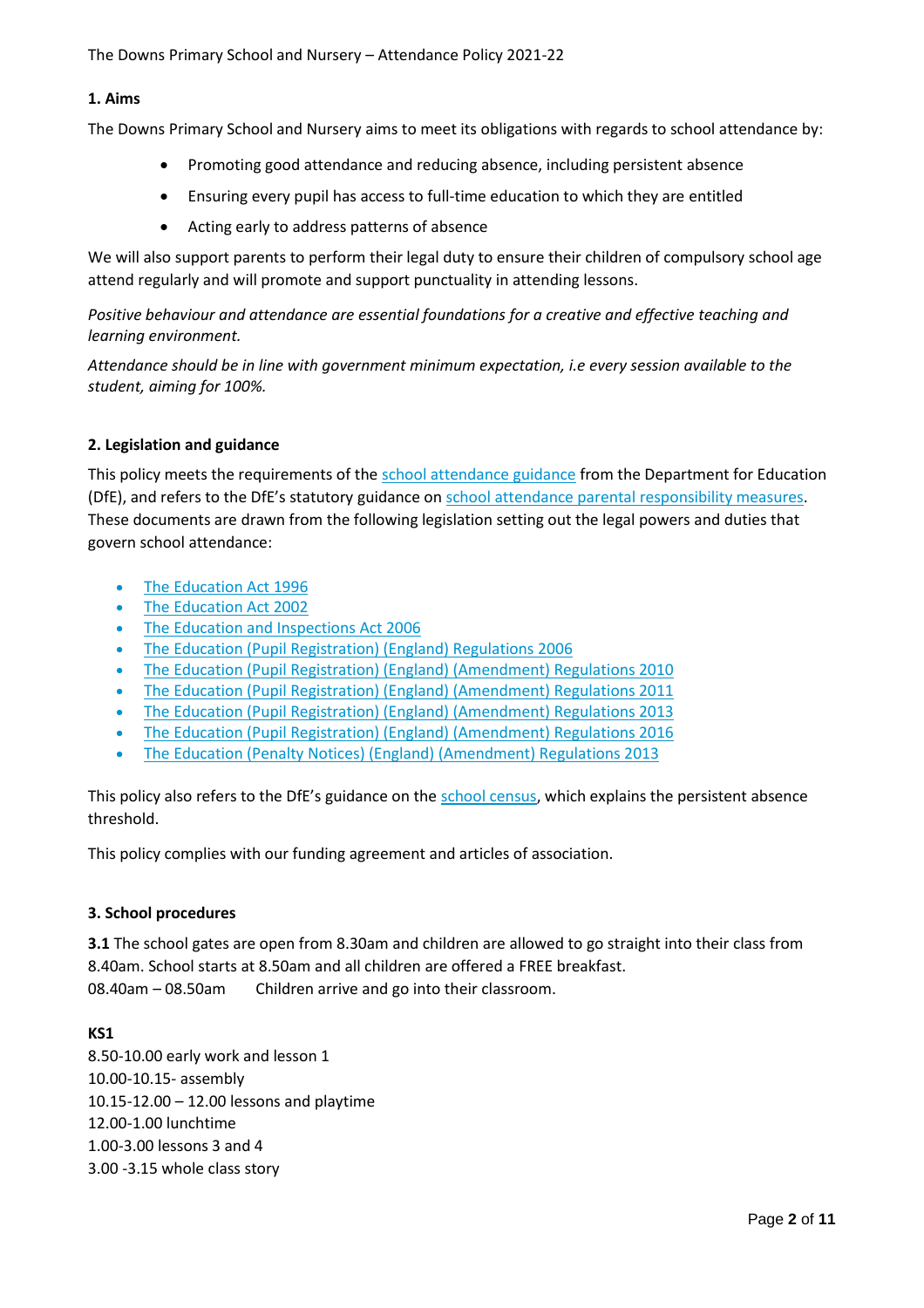# **LKS2**

8.50-10.00 early work and lesson 1 10.00-10.15- assembly 10.15-12.00 – 12.00 lessons and playtime 12.00-1.00 lunchtime 1.00-3.00 lessons 3 and 4 3.00 -3.15 whole class story

# **UKS2**

8.50-10.00 early work and lesson 1 10.00-10.15- assembly 10.15-12.00 – 12.00 lessons and playtime 12.15-1.15 lunchtime 1.15-3.00 lessons 3 and 4 3.00 -3.15 whole class story

# **Nursery**

AM session 8.30 – 11.30 PM session 12.30-3.30 Fulltime as above with 11.30-12.30 lunchtime

The gates to the playgrounds will be opened at approximately 3.00pm and all children must be collected by a parent or carer, from their classroom door and from the main gate for Years 5 and 6. If parents / carers are not available, they must let us know if another adult is going to pick up their child and give us a password if it is someone we do not know.

Please note, no one under the age of 16 is permitted to collect your child(ren) from school, this also includes after school clubs.

In years 5 and 6 some parents want their children to develop more independence and may want them to walk home on their own. If this is the case parents need to put this in writing giving permission; we do not allow children to walk home alone unless this permission is in place.

# **No child should go home to an empty house.**

#### **3.2 Attendance register**

By law, all schools (except those where all students are boarders) are required to keep an attendance register, and all students must be placed on this register.

The attendance register will be taken at 08.55am and 1:00pm for Years 1-4 and 08.55am 1.15pm for Years 5 and 6 each school day. For Nursery the register is taken at 8.30am and 12.30pm It will identify whether every student is:

- Present
- Attending an approved off-site educational activity
- Absent
- Unable to attend due to exceptional circumstances

Any amendment to the attendance register will include: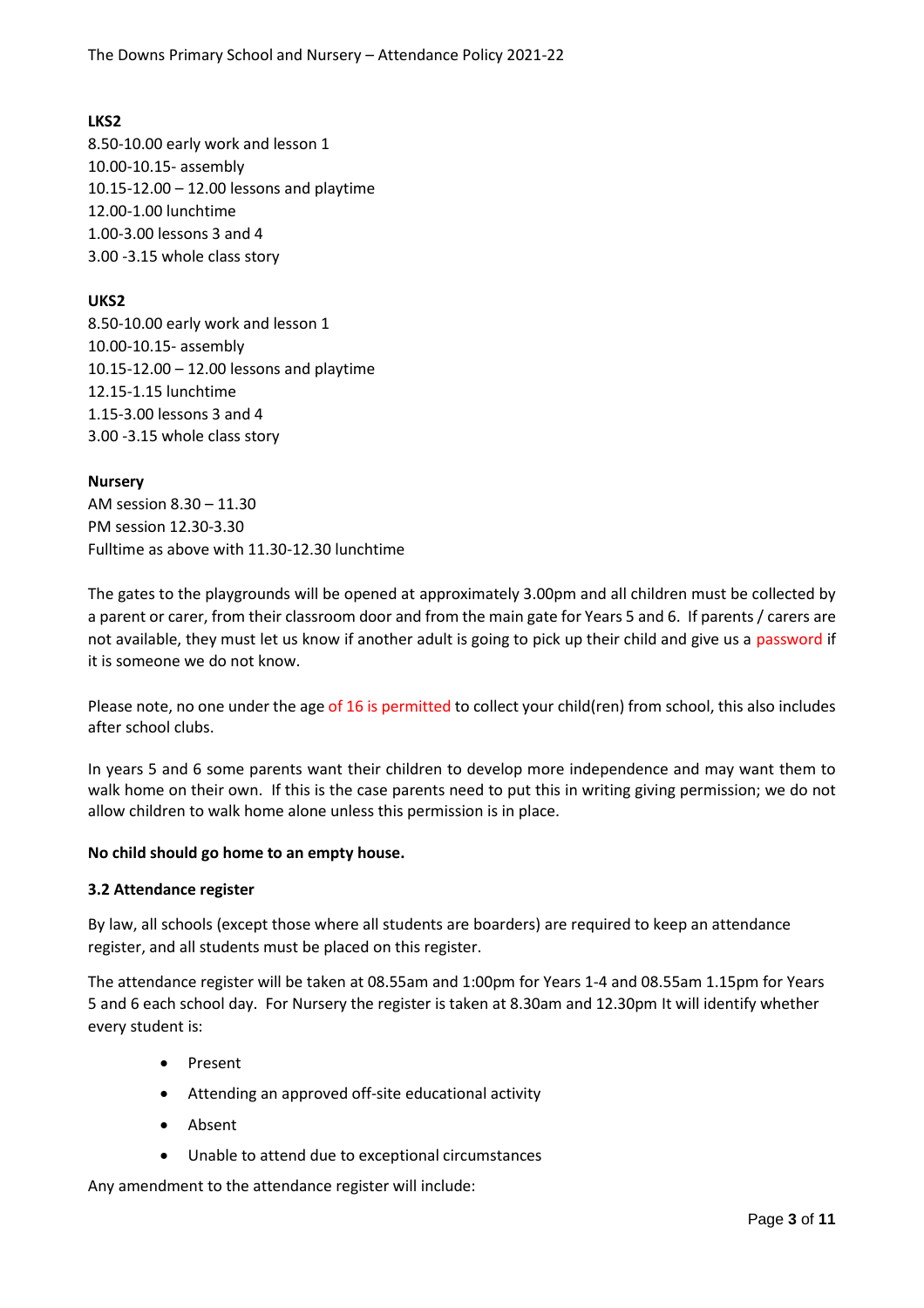- The original entry
- The amended entry
- The reason for the amendment
- The date on which the amendment was made
- The name and position of the person who made the amendment

See appendix 1 for the DfE attendance codes.

Every entry in the attendance register will be preserved for 3 years after the date on which the entry was made.

## **3.3 Unplanned absence**

Parents must notify the school on the first day of an unplanned absence – for example, if their child is unable to attend due to ill health – by telephone, on the absence line, at the start of the day or as soon as practically possible (see also section 6).

Absence line number: 01279 445538.

*Medical evidence will be required on the 3rd day of absence.*

Absence due to illness will be authorised unless the school has a genuine concern about the authenticity of the illness.

If the authenticity of the illness is in doubt, the school may ask parents to provide medical evidence, such as a doctor's note, prescription, appointment card or other appropriate form of evidence. We will not ask for medical evidence unnecessarily.

If the school is not satisfied about the authenticity of the illness, the absence will be recorded as unauthorised and parents will be notified of this. In the event of evidence being provided this will become authorised.

# **Persistent Absenteeism (PA**)

Any student whose attendance falls to or below 90% is defined as a Persistent Absentee. Students' absences will not be authorised for any child whose attendance is at or below 90%. Every absence must be supported by official documentation proving appointments, on-going illness/ medical conditions. Without such documentation, absences are recorded as unauthorised and will continue to be unauthorised until documentation has been received by the School. Students whose attendance are below 94% are met with their parents/carers by the Education Welfare Manager and home visits are normally carried out if the student has an unauthorised absence without a valid reason.

In the event that we have not heard from a parent by 12.00 pm the school will email, send a text message and if no response could visit the home to establish the reason for absence. If no one is home, we may contact the police. This is in line with our Safeguarding Policy. If the school has not heard from/been able to contact parents to find out why a child is missing school for some days, then the child is deemed as missing from education and the absence will be unauthorised. At this point the school may refer the child to the Missing Education and Child Employment Services. Medical evidence will be requested when pupils have frequent absences.

#### **3.4 Medical or dental appointments**

Missing registration for a medical or dental appointment is counted as an authorised absence; advance notice is required for authorising these absences.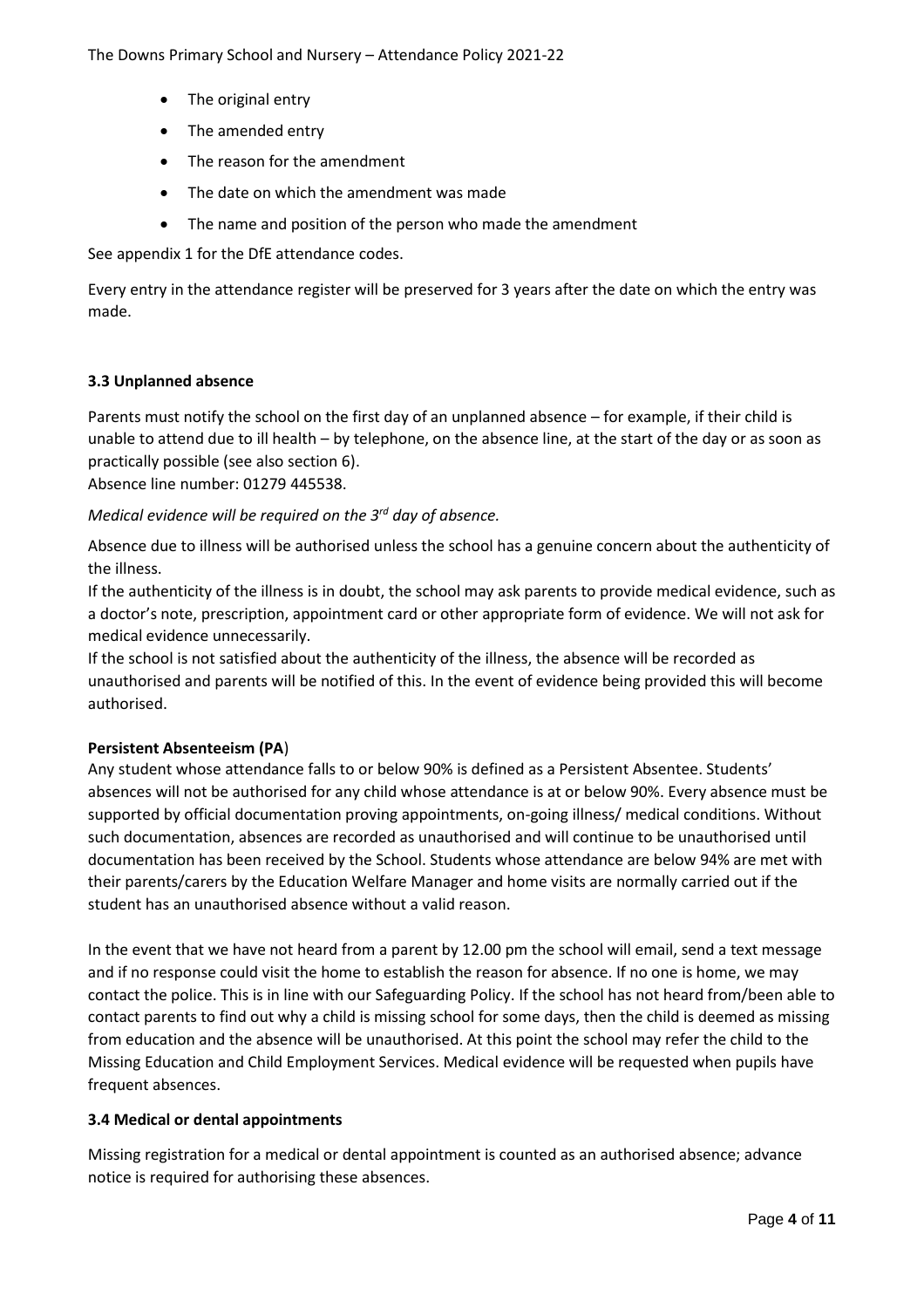However, we encourage parents to make medical and dental appointments out of school hours where possible. Where this is not possible, the student should be out of school for the minimum amount of time necessary.

Please provide letters, appointment cards or any medical evidence deemed appropriate so that the absence can be authorised.

Applications for other types of absence in term time must also be made in advance. Information relating to whether the school can authorise such absences can be found in section 4.

#### **3.5 Lateness and punctuality**

A student who arrives late but before the register has closed will be marked as late, using the appropriate 'L' code.

A student who arrives after the register has closed will be marked as absent, using the appropriate 'U' code.

Registration starts at 8.50am and closes at 9.20am. Any arrival after this time will be recorded as a U code and will count as an unauthorised lateness.

This will affect a student's attendance record.

*Parents may be invited to a meeting to discuss ongoing punctuality concerns.*

#### **3.6 Following up absence**

- The school will follow up any absences to ascertain the reason for absence,
- ensure proper safeguarding action is taken if appropriate
- identify whether the absence is approved
- identify the correct attendance code to use
- If your child is absent for 10 consecutive days (20 school sessions) with no explanation for the absence and we are unable to contact you or any of the named contacts, your child will be reported to the Children Missing Education Team. ESSEX COUNTY COUNCIL Children Missing from Education Policy Missing Education and Child Employment Service (Updated September 2016)

[https://schools.essex.gov.uk/pupils/Attendance\\_Compliance/Pages/ChildrenMissingFromEducatio](https://schools.essex.gov.uk/pupils/Attendance_Compliance/Pages/ChildrenMissingFromEducation.aspx) [n.aspx](https://schools.essex.gov.uk/pupils/Attendance_Compliance/Pages/ChildrenMissingFromEducation.aspx)

#### **3.7 Reporting to parents**

Students' attendance records are readily available from the school office.

Attendance is also included in the school report and at parents evenings during the Autumn and Spring terms.

#### **4. Authorised and unauthorised absence**

#### **4.1 Granting approval for term-time absence**

Schools may not grant any leave of absence to students during term time unless they consider there to be 'exceptional circumstances'.

We define 'exceptional circumstances' as 'Being of unique and significant emotional, educational or spiritual value to the child which outweighs the loss of teaching time'.

The school considers each application for term-time absence individually, taking into account the specific facts, circumstances and relevant context behind the request. A leave of absence is granted entirely at the discretion of the school.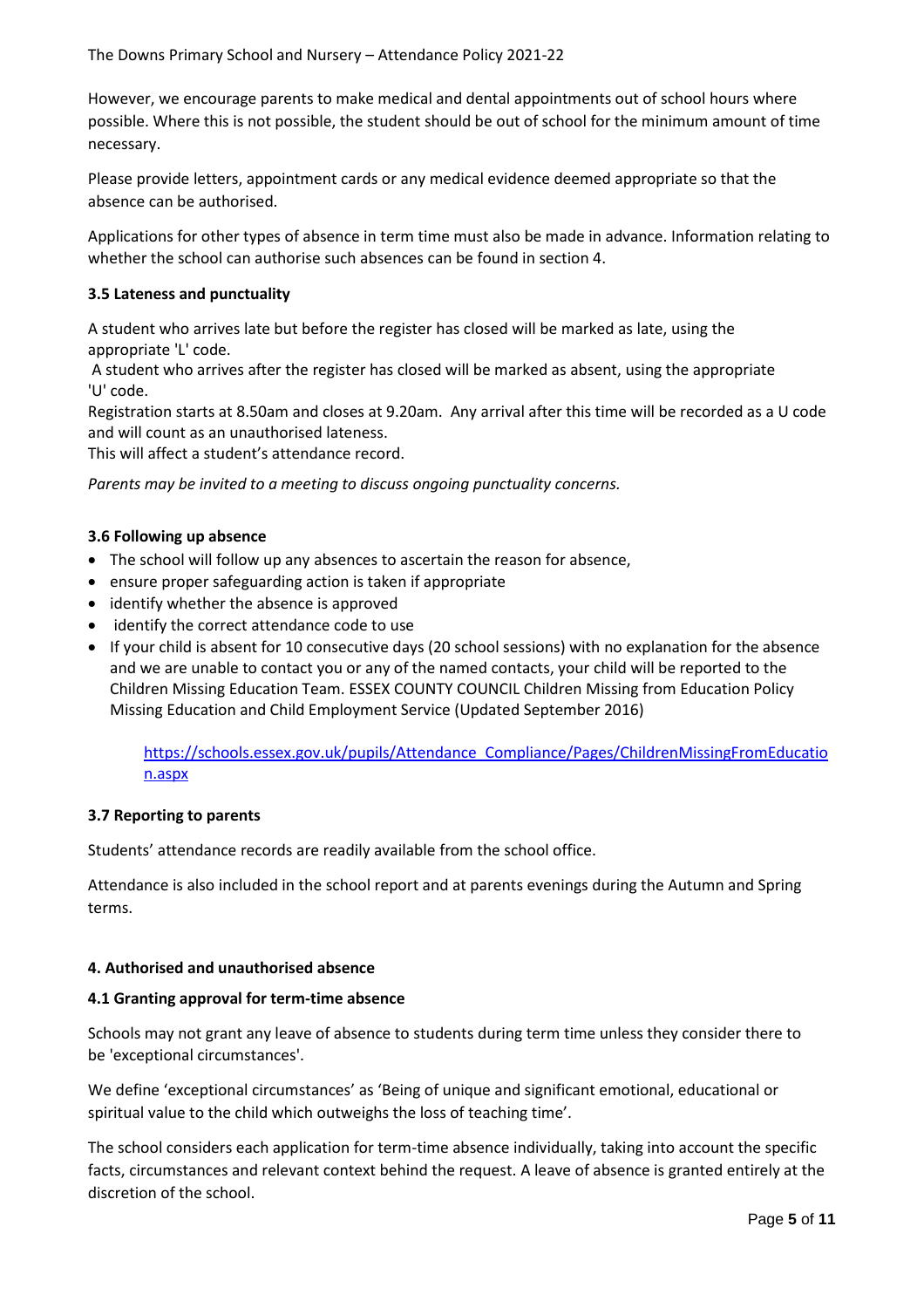Valid reasons for **authorised absence** include:

- Family bereavement
- Illness and medical/dental appointments
- Religious observance where the day is exclusively set apart for religious observance by the religious body to which the student's parents belong. If necessary, the school will seek advice from the parents' religious body to confirm whether the day is set apart
- Traveller students travelling for occupational purposes this covers Roma, English and Welsh Gypsies, Irish and Scottish Travellers, Showmen (fairground people) and Circus people, Bargees (occupational boat dwellers) and New Travellers. Absence may be authorised only when a Traveller family is known to be travelling for occupational purposes and has agreed this with the school but it is not known whether the student is attending educational provision

#### *.We will not agree leave during term time:*

- At any time in September. *It is* very important that your child settles into their new year as quickly as possible.
- During assessment and test periods in the school's calendar affecting your child.
- When a student's attendance record already includes any level of unauthorised absence, or they have already been granted authorised leave within that academic year.

#### Examples of **unauthorised** absence are:

- Absences which have never been properly explained
- Children who arrive at school too late to get a mark on the attendance register
- Shopping
- Birthdays
- Helping to look after siblings
- Holidays (except in exceptional, previously agreed by the school)

#### **4.2 Legal sanctions**

Schools can fine parents for the unauthorised absence of their child from school, where the child is of compulsory school age.

If issued with a penalty notice, parents must pay £60 within 21 days or £120 within 28 days. The payment must be made directly to the local authority.

The decision on whether to issue a penalty notice ultimately rests with the school, following the local authority's code of conduct for issuing penalty notices. This may take into account:

- A number of unauthorised absences occurring within a rolling academic year
- One-off instances of irregular attendance, such as holidays taken in term time without permission
- Where an excluded student is found in a public place during school hours without a justifiable reason

If the payment has not been made after 28 days, the local authority can decide whether to prosecute the parent or withdraw the notice.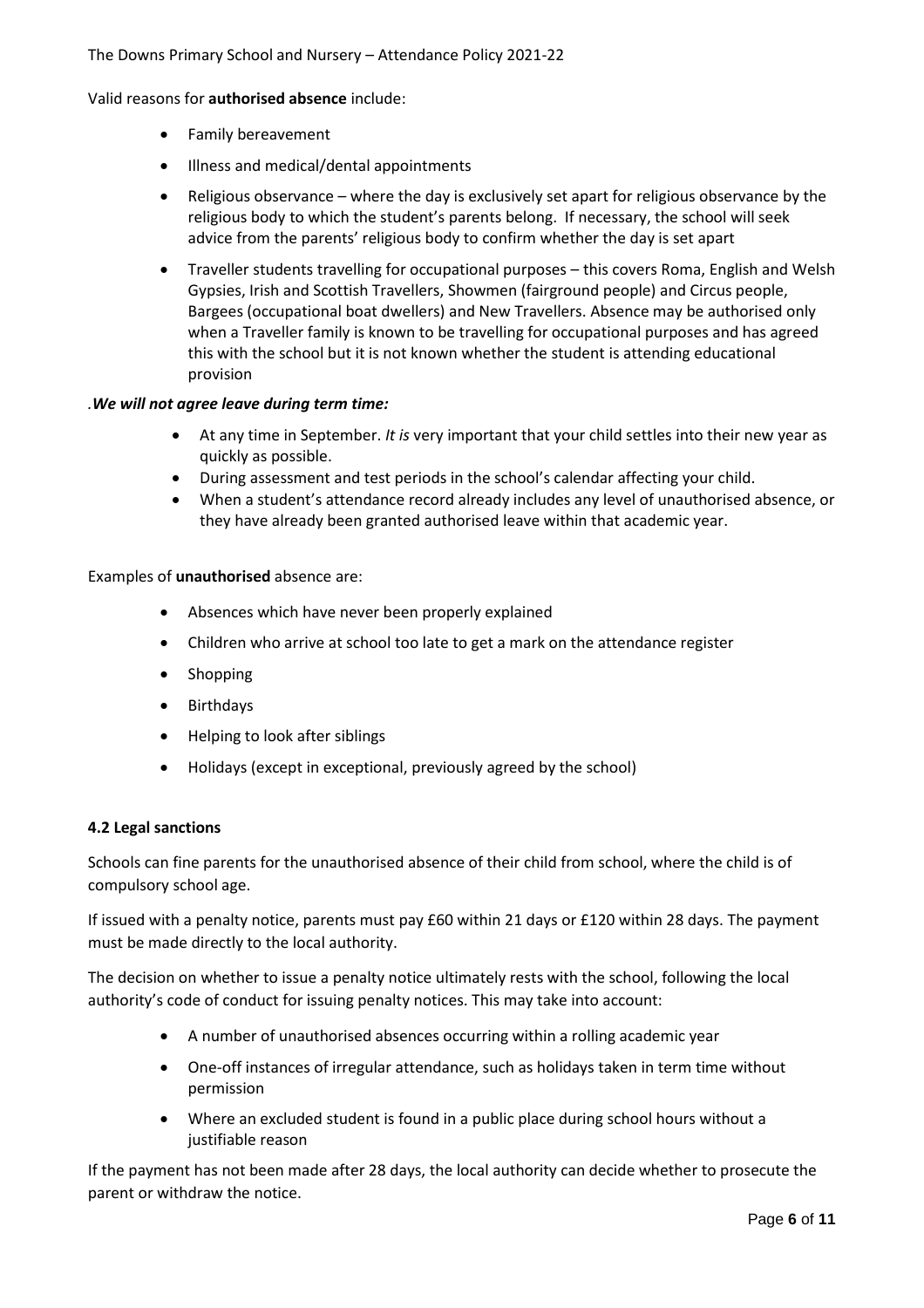#### **5. Strategies for promoting attendance**

Helping to create a pattern of regular attendance is the responsibility of parents, students and all members of school staff. Good attendance is classed as being 98% and above.

For the policy and procedures to be effective, it is important that all concerned play an active role and contribute to the partnership, i.e. parents, students and teachers.

Awards will be given to students who achieve throughout the academic year

i) 100% attendance

## **6. Attendance monitoring**

The attendance officer monitors student absence on a daily basis. The Education Welfare Manager monitors the overall attendance of all students and works across The Trust to ensure correct procedures are followed and interventions are put in place to promote and support regular attendance of all students.

- Parents are expected to call the school in the morning if their child is going to be absent due to ill health
- If after contacting parents a student's absence continue to rise, we will consider involving the Local Authority. The persistent absence threshold is 10%. If a student's individual overall absence rate is greater than or equal to 10%, the student will be classified as a persistent absentee.
- Student-level absence data is collected each term and published at national and local authority level through the DfE's school absence national statistics releases. The underlying school-level absence data is published alongside the national statistics. We compare our attendance data to the national average and share this with local governors and trustees.

#### **7. Roles and responsibilities**

#### **7.1 The Local Governing Body**

The Local Governing Body is responsible for monitoring attendance figures for the whole school on at least a termly basis. It also holds the Headteacher to account for the implementation of this policy.

*Mike Barham is the link governor for attendance, and he liaises regularly with the Education Welfare Manager.*

#### **7.2 The Headteacher**

The Headteacher is responsible for ensuring this policy is implemented consistently across the school, and for monitoring school-level absence data and reporting it to local governors.

The Headteacher also supports other staff in monitoring the attendance of individual students and issues fixed-penalty notices, where necessary.

#### **7.3 Role of The Attendance Officer and Education Welfare Manager**

The Attendance Officer: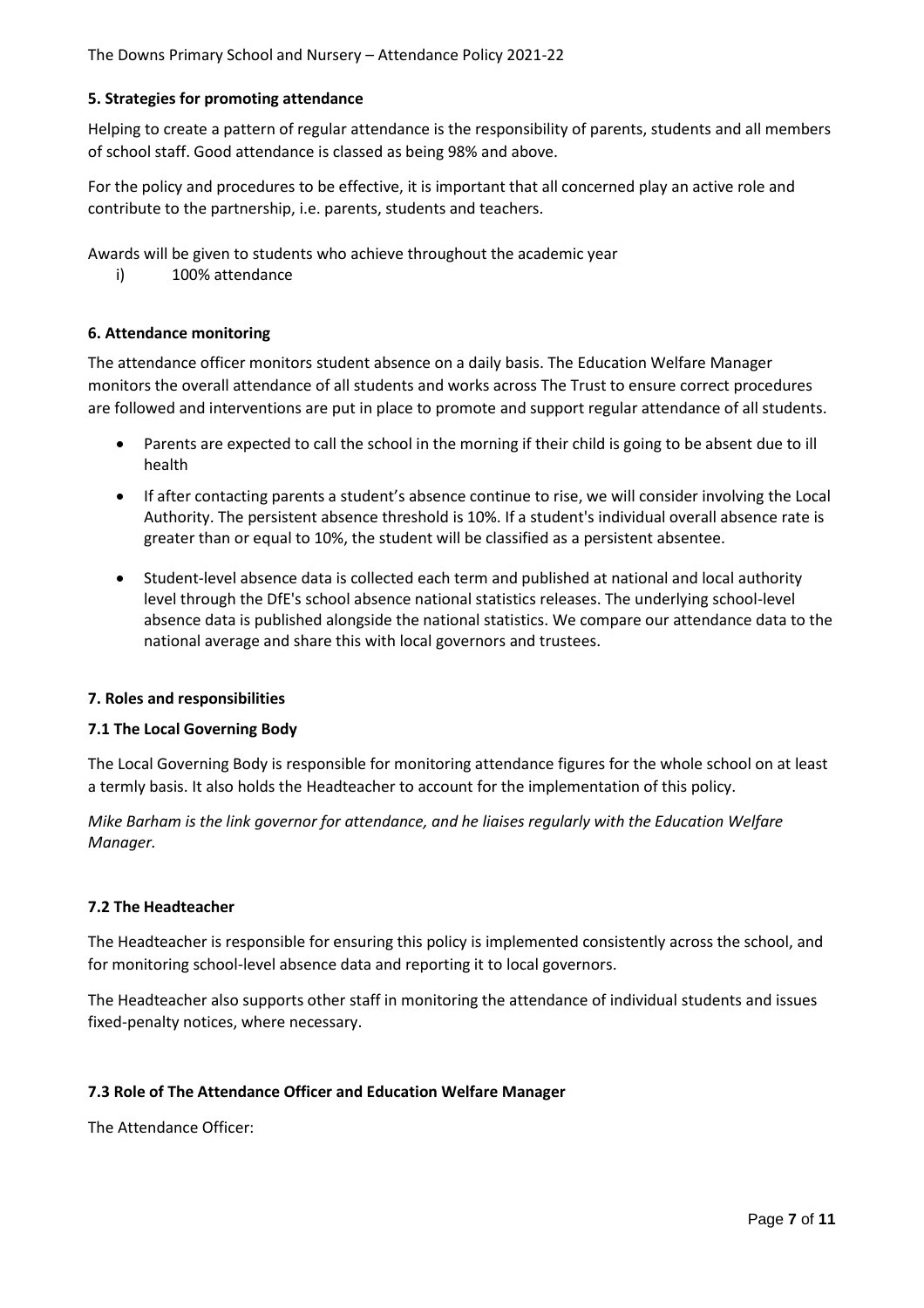1. Telephone calls from parents on the day of absence should be recorded and the information is recorded into the student's profile.

2. Monitor all students' attendance and punctuality and daily absence/late texts are sent and followed up by telephone calls or letters.

3. The office will maintain an "off-site" book in which students who have left site during the school day have the reasons recorded.

- 4. Students may only leave site during the school day if:
- there is a formal letter from the parent or a medical appointment letter has been provided
- the parent has signed the student out at the office

The Education Welfare Manager will:

- 1. Take part in LA initiated projects.
- 2. Show parents that unjustified absence will have a detrimental effect on students' learning.
- 3. Make regular telephone attendance checks from the school office.
- 4. Contact and meet with parents when patterns begin to emerge.
- 5. Send termly letters home informing parents/carers of their child's attendance record to date.
- 6. Monitoring of attendance and action plans, home visits and possible legal/court proceedings in serious cases.
	- Pursues unauthorised absence and liaises with families and outside agencies to support and promote regular school attendance
	- Works with the Local Authority to tackle persistent absence
	- Arranges calls and meetings with parents to discuss attendance issues
	- Advises the Principal when to issue fixed-penalty notices or seek prosecution

#### **7.4 Class teachers**

Class teachers are responsible for recording attendance on a daily basis, using the correct codes, and submitting this information to the school office.

#### **7.5 Office/Reception staff**

Office/reception staff are expected to take calls from parents about absence and record it on the school system and pass this information to the relevant staff.

#### **8. Monitoring arrangements**

This policy was reviewed by the Local Governing Body in February 2020 and ratified by the Trust Board on 1st April 2020. The policy will be reviewed annually of sooner if there are changes to legislation.

#### **9. Links with other policies**

This policy is linked to our child protection and safeguarding policy.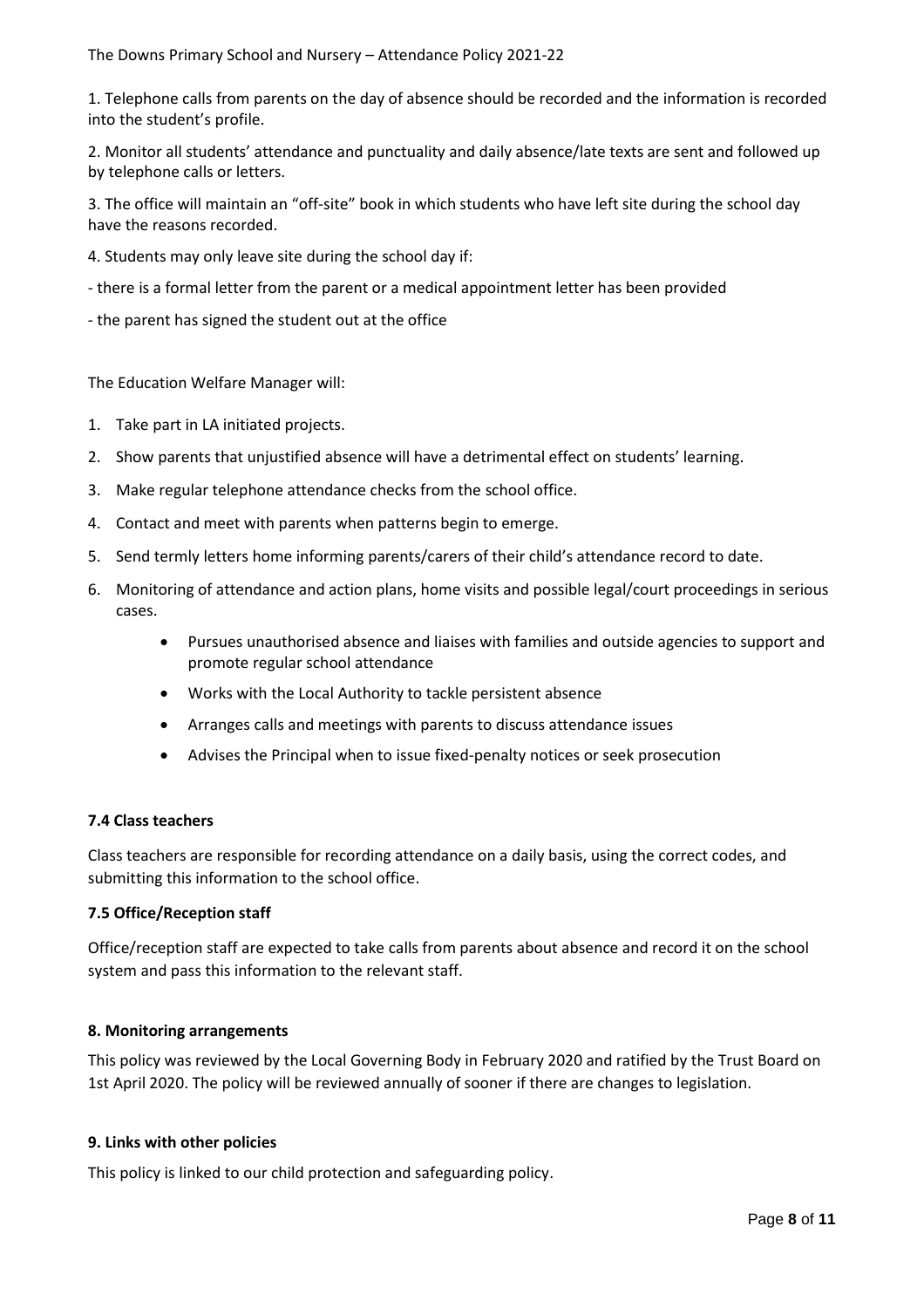# *10. HOW POOR ATTENDANCE IMPACTSON HOURS OF LEARNING*

|                     | <b>Threshold</b>  | <b>Actual</b>     | <b>Whole Days</b> | <b>Learning</b>   |
|---------------------|-------------------|-------------------|-------------------|-------------------|
| <b>Description</b>  | <b>Attendance</b> | <b>Attendance</b> | <b>Absent</b>     | <b>Hours Lost</b> |
| <b>Excellent</b>    | 100%              | 190 Days          | 0                 | $\bf{0}$          |
|                     | 99%               | 188 Days          | $\overline{2}$    | <b>10</b>         |
| Good                | 98%               | 186 Days          | 4                 | 20                |
|                     | 97%               | 184 Days          | 6                 | 30                |
| <b>Satisfactory</b> | 96%               | 182.5.Days        | 7.5               | 37.5              |

| <b>Description</b>   | <b>Threshold</b><br><b>Attendance</b> | <b>Actual</b><br><b>Attendance</b> | <b>Whole Days</b><br><b>Absent</b> | <b>Learning</b><br><b>Hours Lost</b> |
|----------------------|---------------------------------------|------------------------------------|------------------------------------|--------------------------------------|
|                      |                                       |                                    |                                    |                                      |
| <b>Cause for</b>     | 95%                                   | <b>180.5 Days</b>                  | 9.5                                | 47.5                                 |
| <b>Concern</b>       | 94%                                   | <b>178.5 Days</b>                  | 11.5                               | 57.5                                 |
|                      | 93%                                   | <b>176.5 Days</b>                  | 13.5                               | 67.5                                 |
| Unsatisfactory       | 91%                                   | 173 Days                           | 17                                 | 85                                   |
| <b>Serious Cause</b> | 90%                                   | 171 Days                           | 19                                 | 95                                   |
| for Concern          | 89%                                   | 169 Days                           | 21                                 | 105                                  |
|                      | 88%                                   | 167 Days                           | 23                                 | 115                                  |
|                      | 87%                                   | <b>165.5 Days</b>                  | 25                                 | 125                                  |
|                      | 86%                                   | 163.5 Days                         | 26.5                               | 132.5                                |
|                      | 85%                                   |                                    |                                    |                                      |
| <b>Critical</b>      |                                       | <b>161.5 Days</b>                  | 28.5                               | 142.5                                |
|                      |                                       |                                    |                                    |                                      |

For more information on the support available to parents, please refer to our school website, [www.downsschool.com.](http://www.downsschool.com/)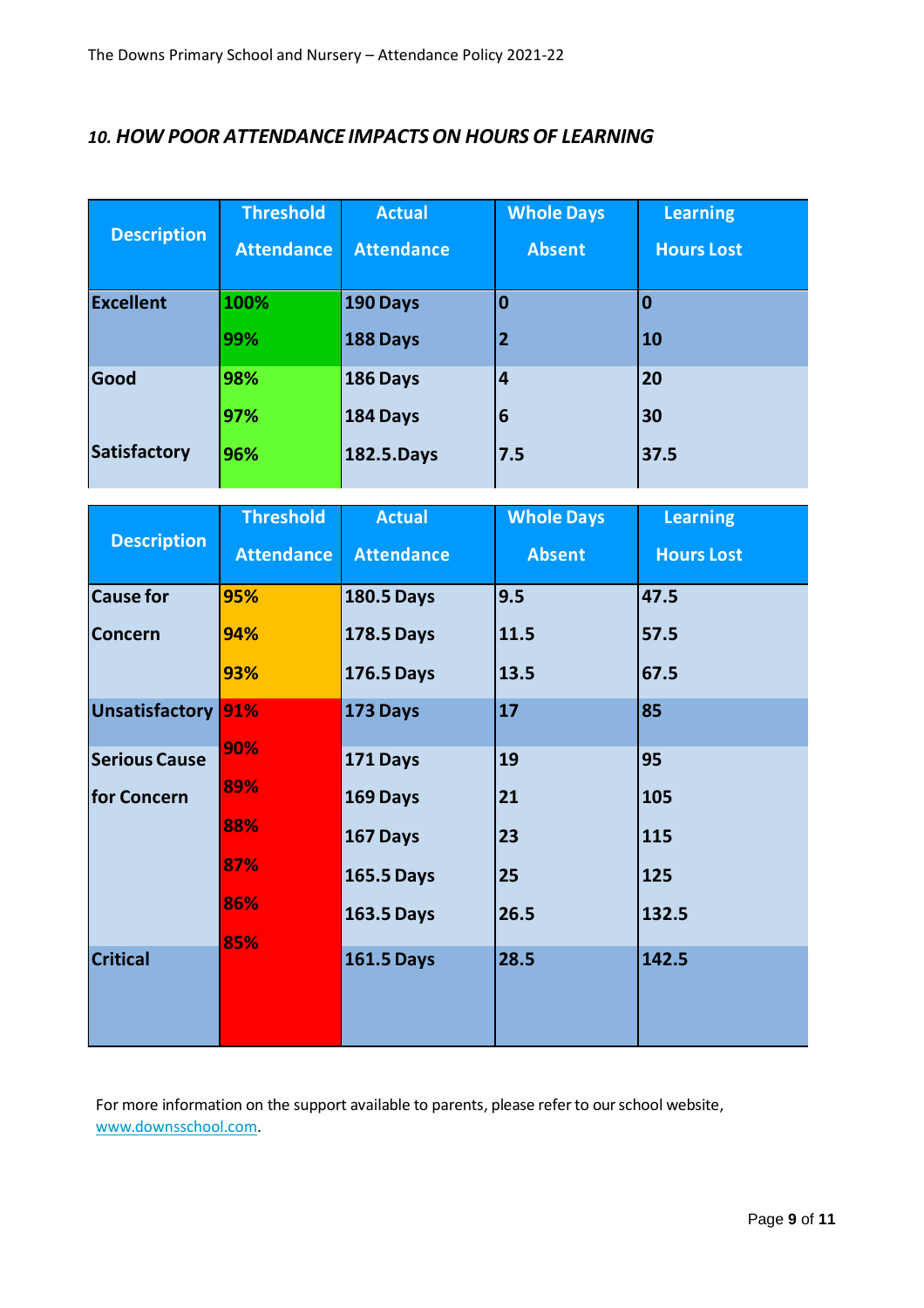# **Appendix 1: attendance codes**

The following codes are taken from the DfE's guidance on school attendance.

| Code     | <b>Definition</b>             | <b>Scenario</b>                                                                    |
|----------|-------------------------------|------------------------------------------------------------------------------------|
| $\prime$ | Present (am)                  | Pupil is present at morning registration                                           |
|          | Present (pm)                  | Pupil is present at afternoon registration                                         |
| т.       | Late arrival                  | Pupil arrives late before register has closed                                      |
| B        | Off-site educational activity | Pupil is at a supervised off-site educational<br>activity approved by the school   |
| D        | Dual registered               | Pupil is attending a session at another setting<br>where they are also registered  |
| ı        | Interview                     | Pupil has an interview with a prospective<br>employer/educational establishment    |
| P        | Sporting activity             | Pupil is participating in a supervised sporting<br>activity approved by the school |
| v        | Educational trip or visit     | Pupil is on an educational visit/trip organised, or<br>approved, by the school     |
| W        | Work experience               | Pupil is on a work experience placement                                            |

| Code                      | <b>Definition</b>           | <b>Scenario</b>                                                               |  |
|---------------------------|-----------------------------|-------------------------------------------------------------------------------|--|
| <b>Authorised absence</b> |                             |                                                                               |  |
| C                         | Authorised leave of absence | Pupil has been granted a leave of absence due<br>to exceptional circumstances |  |
| E                         | Excluded                    | Pupil has been excluded but no alternative<br>provision has been made         |  |
| н                         | Authorised holiday          | Pupil has been allowed to go on holiday due to<br>exceptional circumstances   |  |
|                           | <b>Illness</b>              | School has been notified that a pupil will be<br>absent due to illness        |  |